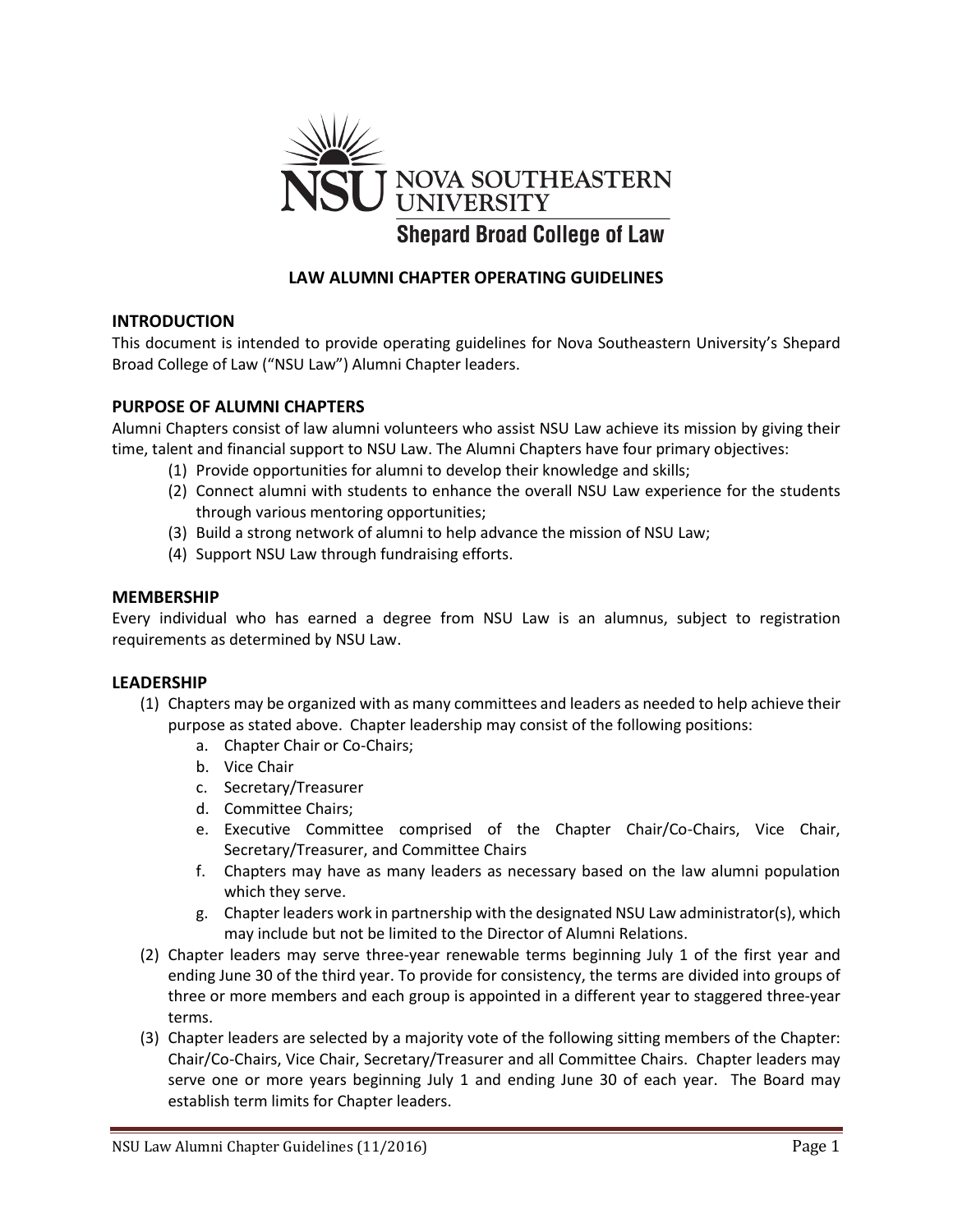- (4) Contribution: Recognizing the importance of being a good steward to his or her alma mater and supporting law students by funding scholarship and other educational activities, each member of an NSU Law Alumni Chapter shall contribute a minimum annual donation to the College of Law (either the Law Alumni Endowed Scholarship Fund or to another fund) to benefit law students. The amount of the annual contribution is set forth in the Law Alumni Chapter Acceptance of Appointment form.
- (5) Attendance: Each Chapter shall hold meetings throughout the year as deemed necessary to conduct Chapter business. Each Chapter Committee shall schedule meetings or conference calls as needed to accomplish committee business. Attendance may be taken by the Chapter Chair(s) and Committee Chairs and noted in the meeting Minutes.
- (6) Chapter Leadership: The Chapter Leaders are elected to serve by a majority vote of all members of an NSU Law Alumni Chapter, and have the following responsibilities:
	- a. Chair/Co-Chairs Presides at all Chapter and Executive Committee meetings, appoint Committee chairs and members of standing and ad hoc committees, represent(s) the Law Alumni Chapter at Law Alumni events, and perform(s) other usual duties of the presiding officer of a Chapter.
	- b. Vice Chair Performs the duties of the Chair in his/her absence, and any additional duties as may be assigned by the Chair(s).
	- c. Secretary/Treasurer Maintains minutes of Chapter meetings and oversees, in collaboration with designated NSU Law administrator(s), the revenues and expenditures of any monies that may be designated to the Chapter by the NSU Law. The Secretary/Treasurer also keeps records of all financial contributions made by Chapter Leaders or Members at Large. The Secretary/Treasurer also prepares and submits the Chapter Event Income and Expense Report to NSU Law Alumni Relations.
	- d. Immediate Past Chair(s) Provide(s) guidance and assistance as appropriate. This position is automatically filled by the person who has most recently completed service as Chair or Co-Chair. The term for the Immediate Past Chair is one year.
- (7) Members at Large: Any alumnus of NSU Law living in the geographical area served by a Chapter may join a Chapter as an at-large member and attend Chapter meetings provided he/she also makes an annual financial contribution to the NSU Law as established by the NSU Law administration.

## **COMMITTEES**

- (1) Each Chapter should have four standing committees that work with the designated NSU Law administrator(s) to advance the "Purpose of Alumni Chapters" as stated herein above. Chapters that serve larger populations (i.e., over 500 alumni) may create additional committees.
- (2) Four Standing Committees:
	- a. Professional Development Committee: Creates learning opportunities for Chapter alumni such as CLE courses, panel discussions, and related activities
	- b. Student Engagement Committee: Supports the NSU Law Mentoring Program by becoming Mentors to law students; and if the Chapter is located outside South Florida, the Student Engagement Committee may help mentor law students interested in relocating to the area served by the NSU Law Alumni Chapter.
	- c. Alumni Engagement Committee: Creates opportunities for Law Alumni in the geographical areas served by the Chapter to meet each other for business development, networking, and collaborating.